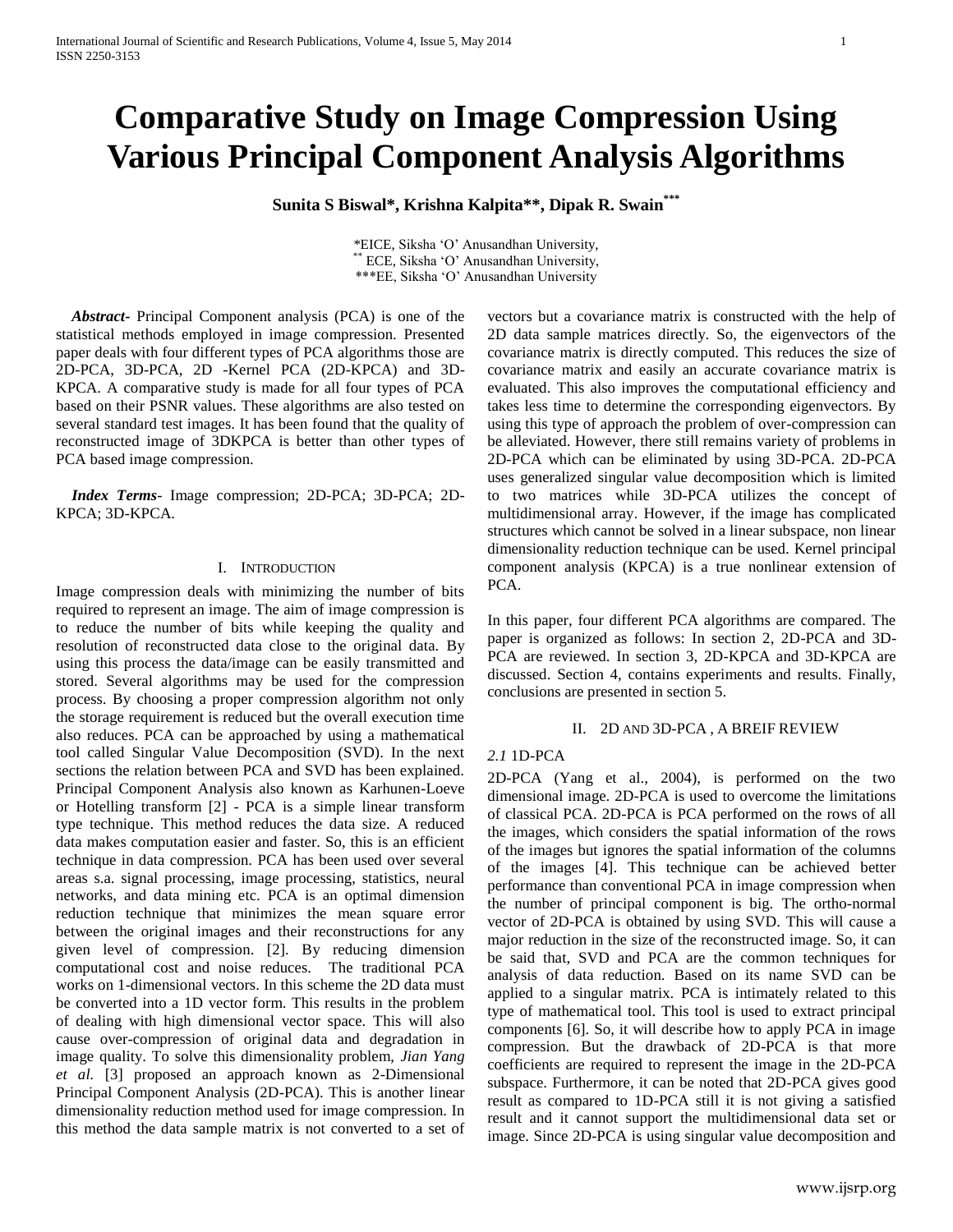it only deals with two dimensional tensors and so, it cannot support multidimensional tensors or data. Also, higher order tensors of the image are neglected due to the linearity of 2D-PCA.

## *2.2* 3D-PCA

The above mentioned difficulties can be avoided by introducing three dimensional PCA (3D-PCA). This type of PCA scheme is then compiled by using the Higher Order SVD (HO-SVD). HO-SVD is the generalization of SVD into higher order tensors. For clarity of 3D-PCA the concept of HO-SVD has to be understood and then the 3-dimensional PCA scheme was formulated [3]. HO-SVD is higher order decomposition with similar properties of SVD. This technique is applied to each dimension of vector but not to the dimension of sample number, so that the principal eigenvector matrices are generated. In this paper HOSVD has been successfully applied to image compression. This technique provides efficient result than the 1D-PCA and also 2D-PCA.

#### III. KERNEL PCA AND IT'S VARIANTS

This subsection describes the principles of nonlinear type PCA. Various types of kernel techniques are generalized in order to form major types of nonlinear PCA known as Kernel Principal Component Analysis (KPCA). This has been proposed by *Schölkopf et al., 1998*. [5]. KPCA maps the sample data set onto a high- dimensional feature space using the kernel function. Then, KPCA performs a classical linear PCA on the kernel function. In contrast to linear PCA, KPCA is capable of capturing part of the higher-order statistics which are particularly important for encoding image structure [kpca2]. This technique avoids explicitly constructing the covariance matrix in feature space. KPCA algorithm is summarized below in few steps. In the first step the dot product of the matrix A using kernel function is determined

$$
A_{ij} = k(x_i, x_j) \tag{3.1}
$$

Then the Eigen vectors from the resultant A matrix is calculated and then normalize with another function. In the final step the test point projection on to Eigen vectors using kernel function is calculated.

# *3.1* Kernel Based 2D-PCA

Almost similar to KPCA, a nonlinear mapping without explicit function is performed which is known as Kernel based 2D-PCA (2D- KPCA). This type of mapping is performed on each row of all the image matrices [8]. The implementation of kernel based method works more efficiently than other types of above explained methods. Just like KPCA, 2D-KPCA also uses the dot product but of the high dimensional feature vector. This makes the method different from KPCA. The kernel method achieves this type of mapping implicitly. Also, this method incurs very limited computational overhead. Kernel based 2D-PCA is implemented by using KPCA. The kernelization of 2D-PCA will give a great help to model the nonlinear structures in the input data. This method makes use of the nonlinearity of principle components [8]. The mathematical intuition behind the construction of the 2D-KPCA matrix is SVD. Using SVD, the

reduction of data is well suited to analyze 2D-KPCA. SVD is also known as a low-rank approximation. Similar to 2D-PCA, 2D-KPCA also does not support multidimensional data. This is the main limitation of 2D-KPCA.

#### 3.2 Kernel Based 3D-PCA

The limitation of 2D-KPCA is eliminated by introducing the concept of Kernel based 3D-PCA. 3D-KPCA effectively extracts the nonlinear features instead of projecting the image on to the subspace. Both 2D-KPCA and 3D-KPCA are belongs to unsupervised feature extraction technique. As discussed earlier in 3D-PCA, the same HO-SVD concept is also used in this part. This HO-SVD method computes the othonormal spaces associated with the different modes of a tensor. In this work HO-SVD is built from several SVDs. As previously discussed HO-SVD also possess strikingly analogous properties than SVD. Now, we came to know that this explained technique provides more prominent result than the rest of the prior PCA based image compression that has been described in the above sections.

## IV. EXPERIMENTS AND RESULTS

To be able to carry out the implementation and evaluation of the algorithms we use MATLAB codes. The experiments are performed on the standard gray test 8-bit images like Lena, Cameraman, Pepper, Barbara. The size of all four images is 512×512.The results are discussed and to know the quality of image the peak signal-to-noise ratio (PSNR) is taken as a measure. The PSNR is the ratio between a signal's maximum power and the power of the signal's noise. By using the PSNR values the quality of reconstructed images is best described. Mathematically, PSNR is defined as:  $\mathbf{u}$ 

$$
PSNR = 10 \log_{10} \left\[ N^2 255^2 / \sum_{i=1}^{N} \sum_{j=1}^{N} (F_{ij} - \widetilde{F_{ij}})^2 \right]
$$

(4.1)

where 255 is the peak signal value,  $F_{ij}$  and  $\overline{F}_{ij}$  are the pixel intensities for the original and the reconstructed image. Here the image is of size  $N \times N$  where  $N = 512$  for each image. All tables and graphs from the experiments are given below.

The original gray images are given here: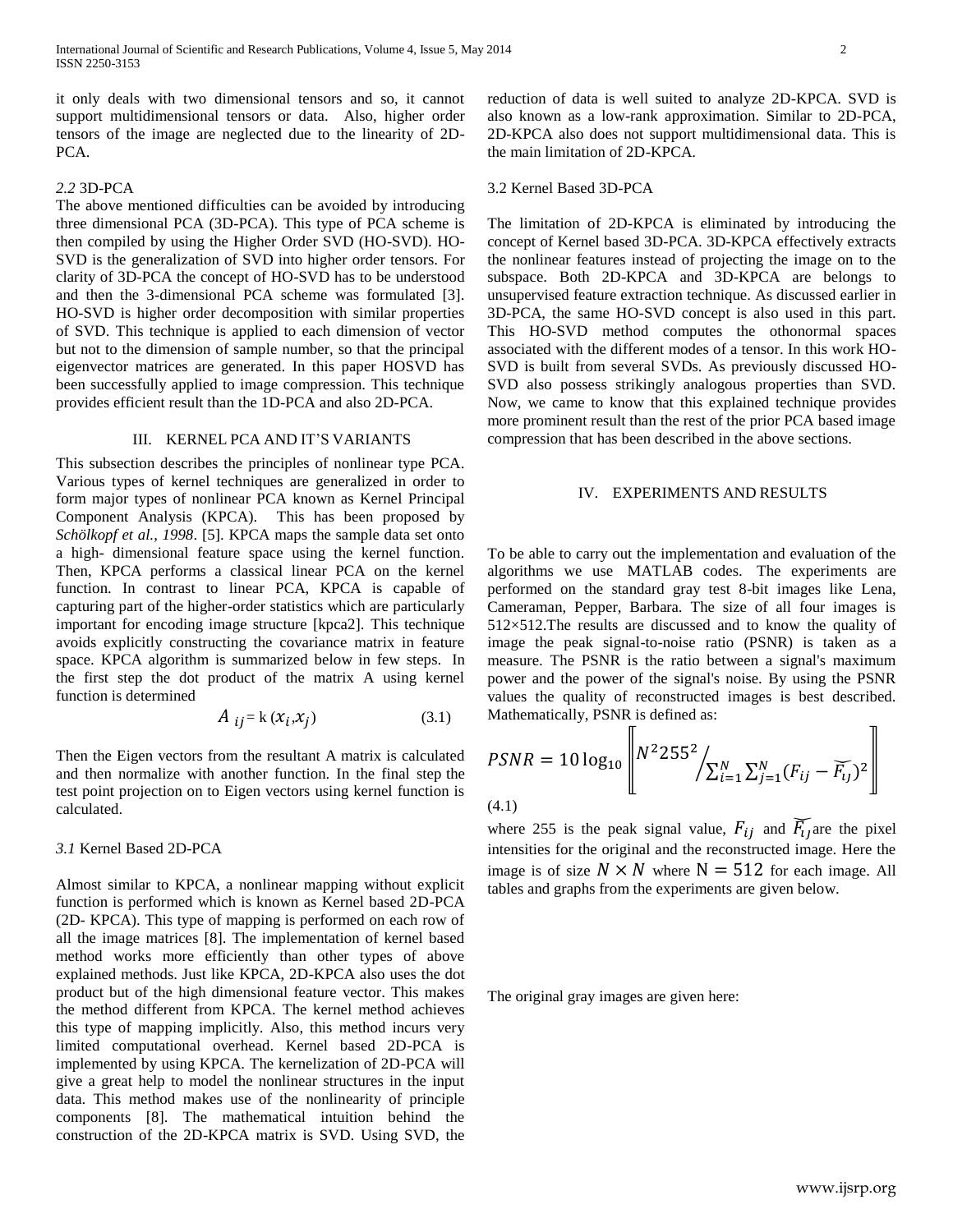



 c d Fig.1. a) Lena, b) Cameraman, c) Pepper, d) Barbara

Tables I-IV compare different PCA algorithms (2D-PCA; 3D-PCA; 2D-KPCA; 3D-KPCA*)* under consideration, applied to Lena, Cameraman, Pepper and Barbara images. Out of the four images, in all four cases 3D-KPCA algorithm showed highest PSNR values (in db).

TABLE I. PSNR VALUES FOR COMPRESSED IMAGES USING 2D-PCA

| <b>PCs</b> | Lena  | Camera | <b>Pepper</b> | <b>Barbar</b> |
|------------|-------|--------|---------------|---------------|
|            |       | man    |               | a             |
| 30         | 28.54 | 33.07  | 27.57         | 31.32         |
| 60         | 29.23 | 34.11  | 28.33         | 31.93         |
| 90         | 29.87 | 35.30  | 29.17         | 32.58         |
| 100        | 30.08 | 35.73  | 29.47         | 32.81         |

TABLE II. PSNR VALUES FOR COMPRSSED IMAGES USING 3D-PCA

| <b>PCs</b> | Lena  | <b>Camera</b> | Pepper | <b>Barbar</b> |
|------------|-------|---------------|--------|---------------|
|            |       | man           |        | a             |
| 30         | 43.23 | 43.34         | 38.40  | 43.50         |
| 60         | 46.32 | 47.43         | 42.49  | 47.58         |
| 90         | 51.19 | 55.38         | 50.45  | 55.54         |
| 100        | 53.68 | 61.40         | 56.47  | 61.56         |

TABLE III. PSNR VALUES COMPRESSED IMAGES USING 2D-KPCA

| <b>PCs</b> | Lena  | <b>Camera</b><br>man | Pepper | <b>Barbar</b><br>a |
|------------|-------|----------------------|--------|--------------------|
| 30         | 66.75 | 64.14                | 57.91  | 64.36              |
| 60         | 72.77 | 68.16                | 59.64  | 68.51              |
| 90         | 85.78 | 75.87                | 61.81  | 76.74              |
| 100        | 90.86 | 81.48                | 62.67  | 83.23              |

TABLE IV. PSNR VALUES FOR COMPRESSED IMAGES USING 3D-KPCA

| <b>PCs</b> | Lena  | <b>Camera</b><br>man | Pepper | <b>Barbar</b><br>a |
|------------|-------|----------------------|--------|--------------------|
| 30         | 67.42 | 73.60                | 89.93  | 93.96              |
| 60         | 64.52 | 67.62                | 71.93  | 74.58              |
| 90         | 56.98 | 59.99                | 63.83  | 64.41              |
| 100        | 64.32 | 68.88                | 73.54  | 75.63              |

In tables I-IV, the effect for principal components has been studied. It can be seen that the PSNR values performance improves, on the whole, with the increase in the size of the principal components. Next a graphical variation of these PSNR values is presented. Fig. 4.2 depicts the PSNR values achieved by the four algorithms for the Lena image, Fig. 4.3 for the Cameraman image, Fig. 4.4 for the Pepper image, and Fig. 4.5 for the Barbara image.



Fig.4.2 The peak signal-to-noise ratio (PSNR) for different PCA algorithms as a function of the principal components for the Lena image.